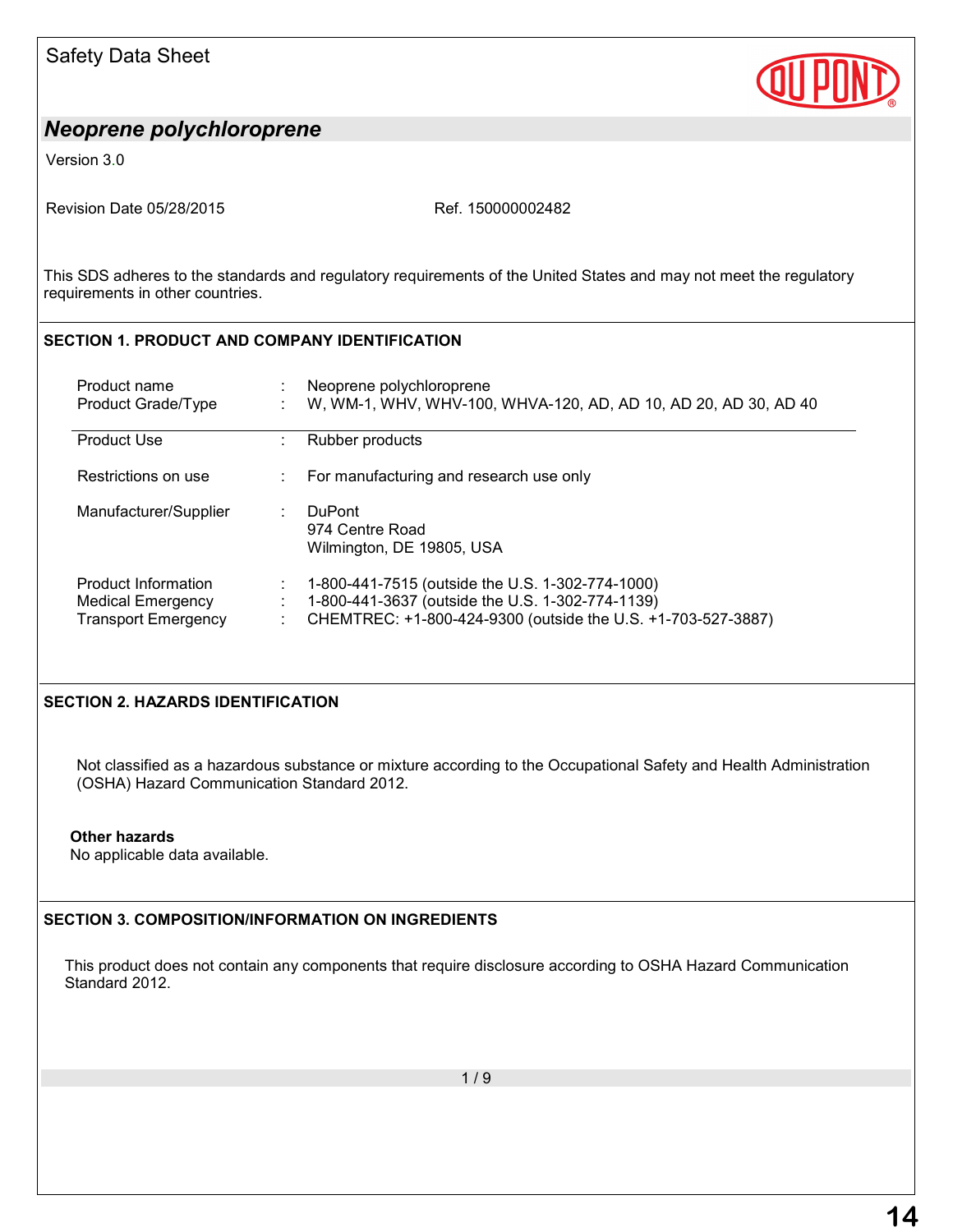

Version 3.0

Revision Date 05/28/2015 Ref. 150000002482

## **SECTION 4. FIRST AID MEASURES**

| General advice                                           | : If symptoms persist, call a physician.                                                                                                                                          |
|----------------------------------------------------------|-----------------------------------------------------------------------------------------------------------------------------------------------------------------------------------|
| Inhalation                                               | : If breathed in, move person into fresh air. Move to fresh air in case of<br>accidental inhalation of fumes from overheating or combustion. Consult a<br>physician if necessary. |
| Skin contact                                             | : Wash off with soap and water. Cool skin rapidly with cold water after contact<br>with hot polymer. Do not peel polymer from the skin. Consult a physician if<br>necessary.      |
| Eye contact                                              | : Rinse thoroughly with plenty of water, also under the eyelids. Consult a<br>physician if necessary.                                                                             |
| Ingestion                                                | : If victim is conscious: Drink water as a precaution. Consult a physician.                                                                                                       |
| Most important<br>symptoms/effects, acute<br>and delayed | : No applicable data available.                                                                                                                                                   |
| Protection of first-aiders                               | : No applicable data available.<br>: No applicable data available.                                                                                                                |
| Notes to physician                                       |                                                                                                                                                                                   |

#### **SECTION 5. FIREFIGHTING MEASURES**

| Suitable extinguishing media                     | : Carbon dioxide (CO2), Foam, Water, Dry chemical                                                                |
|--------------------------------------------------|------------------------------------------------------------------------------------------------------------------|
| Unsuitable extinguishing<br>media                | : No applicable data available.                                                                                  |
| Specific hazards                                 | : Burning produces noxious and toxic fumes.                                                                      |
| Special protective equipment<br>for firefighters | : Wear self-contained breathing apparatus and protective suit.                                                   |
| Further information                              | : Evacuate personnel to safe areas. Do not allow run-off from fire fighting to<br>enter drains or water courses. |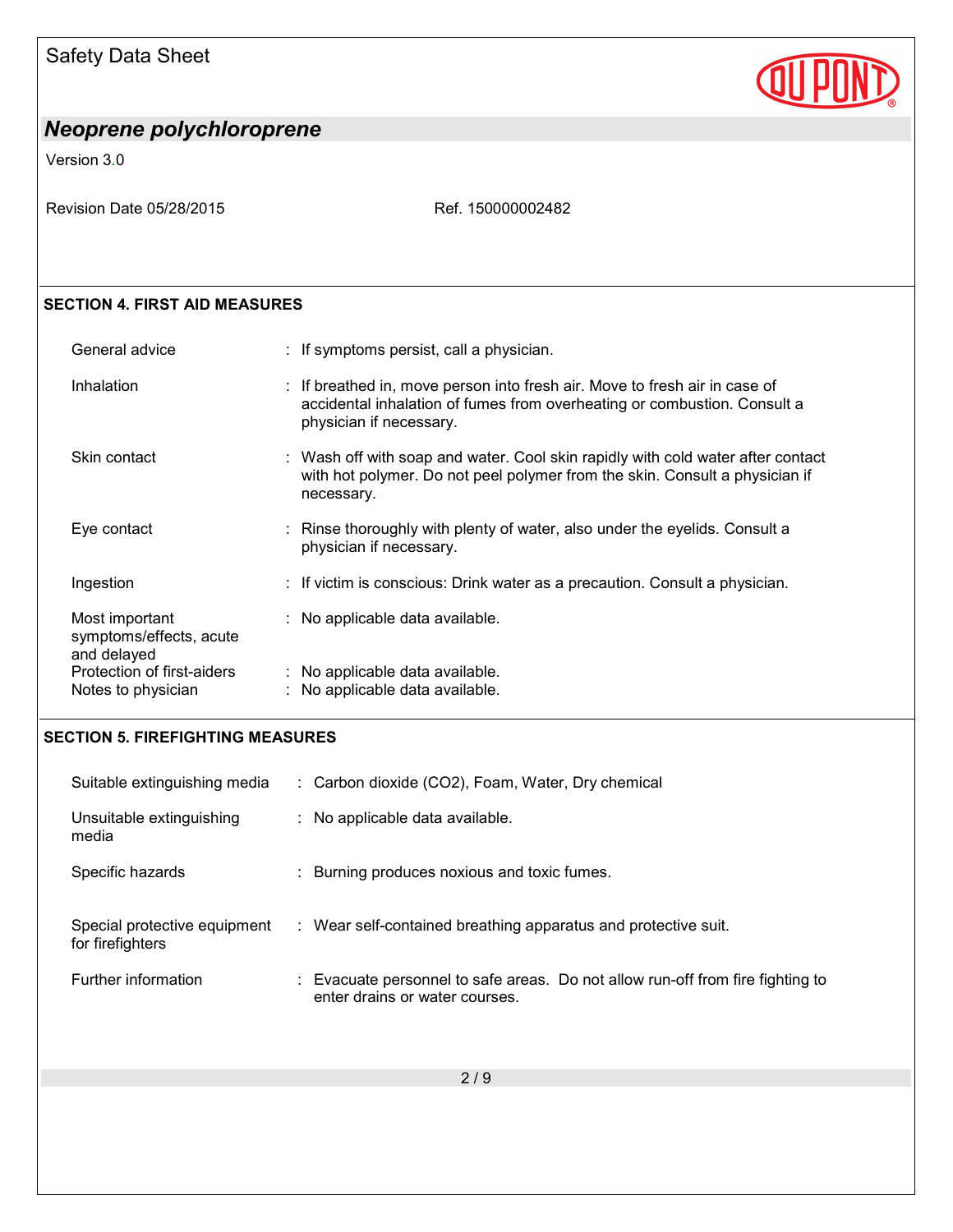| <b>Safety Data Sheet</b>                         |                                                                                                                                                                                                                                                                                                                                                                                                                                                              |
|--------------------------------------------------|--------------------------------------------------------------------------------------------------------------------------------------------------------------------------------------------------------------------------------------------------------------------------------------------------------------------------------------------------------------------------------------------------------------------------------------------------------------|
| <b>Neoprene polychloroprene</b>                  |                                                                                                                                                                                                                                                                                                                                                                                                                                                              |
| Version 3.0                                      |                                                                                                                                                                                                                                                                                                                                                                                                                                                              |
| Revision Date 05/28/2015                         | Ref. 150000002482                                                                                                                                                                                                                                                                                                                                                                                                                                            |
| <b>SECTION 6. ACCIDENTAL RELEASE MEASURES</b>    |                                                                                                                                                                                                                                                                                                                                                                                                                                                              |
|                                                  | NOTE: Review FIRE FIGHTING MEASURES and HANDLING (PERSONNEL) sections before proceeding with clean-up.<br>Use appropriate PERSONAL PROTECTIVE EQUIPMENT during clean-up.                                                                                                                                                                                                                                                                                     |
| Safeguards (Personnel)                           | : Refer to protective measures listed in sections 7 and 8.                                                                                                                                                                                                                                                                                                                                                                                                   |
| Environmental precautions                        | : Try to prevent the material from entering drains or water courses.                                                                                                                                                                                                                                                                                                                                                                                         |
| Spill Cleanup                                    | Shovel into suitable container for disposal. Clean contaminated floors and<br>objects thoroughly while observing environmental regulations.                                                                                                                                                                                                                                                                                                                  |
| <b>Accidental Release Measures</b>               | : No applicable data available.                                                                                                                                                                                                                                                                                                                                                                                                                              |
| <b>SECTION 7. HANDLING AND STORAGE</b>           |                                                                                                                                                                                                                                                                                                                                                                                                                                                              |
| Handling (Personnel)                             | : Protect from contamination. Provide appropriate exhaust ventilation at dryers,<br>machinery and at places where dust or volatiles can be generated.<br>Do not breathe dust. Do not breathe fumes evolved from hot polymer.<br>General precaution for all plastics and elastomers: Wash hands before breaks<br>and immediately after handling the product. Regular cleaning of equipment,<br>work area and clothing. When using do not eat, drink or smoke. |
| Handling (Physical Aspects)                      | General precaution for all plastics and elastomers: Take necessary action to<br>avoid static electricity discharge (which might cause ignition of organic<br>vapours). Avoid dust formation.                                                                                                                                                                                                                                                                 |
| Dust explosion class<br>Storage                  | No applicable data available.<br>Keep in a dry, cool and well-ventilated place. Keep containers dry and tightly<br>closed to avoid moisture absorption and contamination.                                                                                                                                                                                                                                                                                    |
| Storage period                                   | : No applicable data available.                                                                                                                                                                                                                                                                                                                                                                                                                              |
| Storage temperature                              | : No applicable data available.                                                                                                                                                                                                                                                                                                                                                                                                                              |
| SECTION 8. EXPOSURE CONTROLS/PERSONAL PROTECTION |                                                                                                                                                                                                                                                                                                                                                                                                                                                              |
| Engineering controls                             | : Use only in area provided with appropriate exhaust ventilation.                                                                                                                                                                                                                                                                                                                                                                                            |
| Personal protective equipment                    |                                                                                                                                                                                                                                                                                                                                                                                                                                                              |
|                                                  | 3/9                                                                                                                                                                                                                                                                                                                                                                                                                                                          |
|                                                  |                                                                                                                                                                                                                                                                                                                                                                                                                                                              |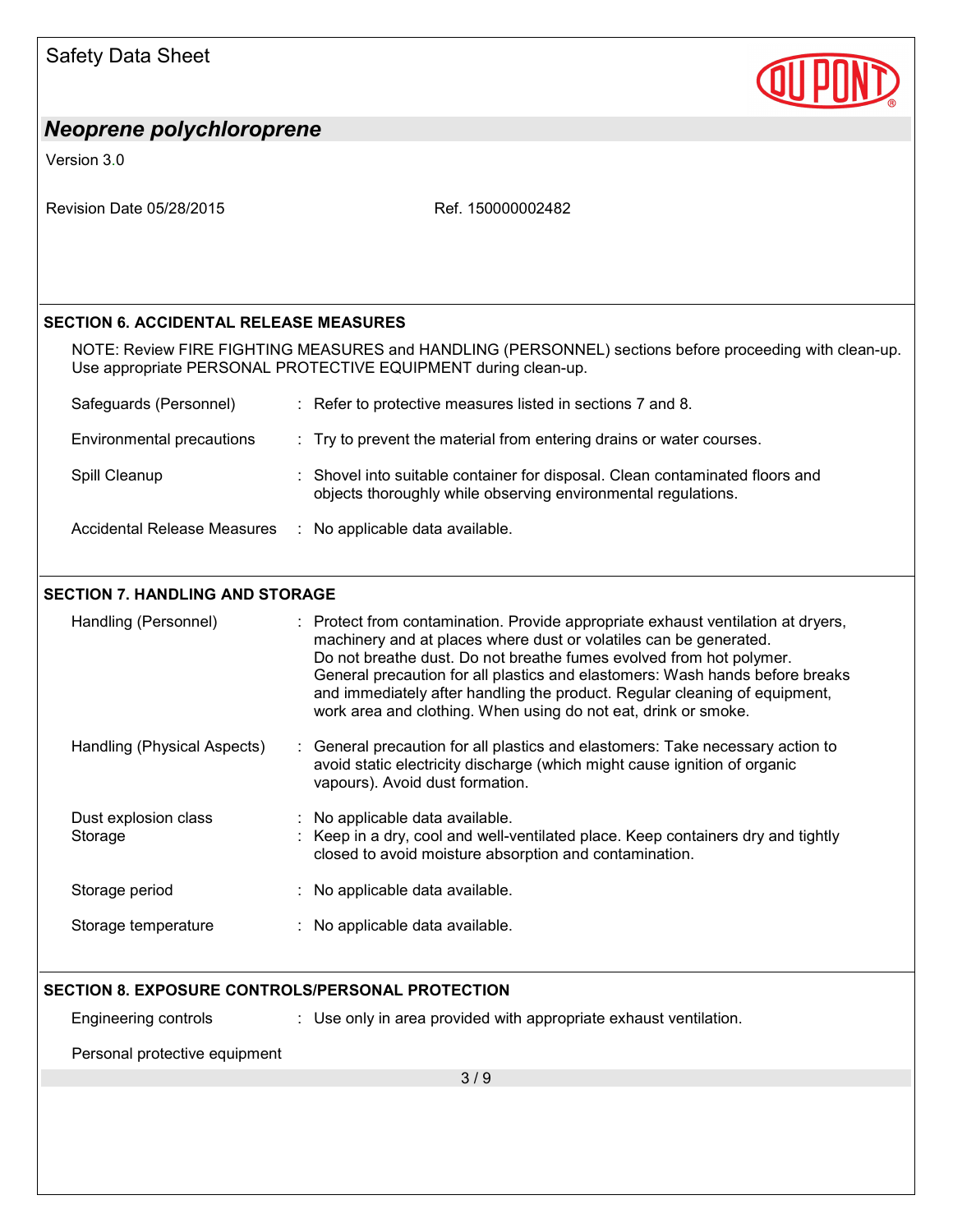

Version 3.0

| Revision Date 05/28/2015                                   | Ref. 150000002482                                                                                                                                                                                             |
|------------------------------------------------------------|---------------------------------------------------------------------------------------------------------------------------------------------------------------------------------------------------------------|
| Respiratory protection                                     | : In case of insufficient ventilation, wear suitable respiratory equipment. Where<br>there is potential for airborne exposures in excess of applicable limits, wear<br>NIOSH approved respiratory protection. |
| Hand protection                                            | Material: Nitrile rubber<br>Glove thickness: 0.38 mm<br>Wearing time: 8 h                                                                                                                                     |
| Eye protection                                             | : Safety glasses with side-shields                                                                                                                                                                            |
| Skin and body protection                                   | : If there is a potential for contact with hot/molten material wear heat resistant<br>clothing and footwear.                                                                                                  |
| <b>Exposure Guidelines</b><br><b>Exposure Limit Values</b> |                                                                                                                                                                                                               |
| Standard 2012.                                             | This product does not contain any exposure limits that require disclosure according to OSHA Hazard Communication                                                                                              |
| Communication Standard 2012.                               | This product does not contain any exposure limits that require disclosure according to OSHA Hazard                                                                                                            |
| <b>SECTION 9. PHYSICAL AND CHEMICAL PROPERTIES</b>         |                                                                                                                                                                                                               |
| Appearance<br>Physical state<br>Form<br>Color              | : solid<br>chips<br>off-white, tan                                                                                                                                                                            |
| Odor                                                       | : slight, characteristic                                                                                                                                                                                      |
| Odor threshold                                             | : No applicable data available.                                                                                                                                                                               |
| pH                                                         | Not applicable                                                                                                                                                                                                |
| Melting point/range                                        | No applicable data available.                                                                                                                                                                                 |
| Boiling point/boiling range                                | Boiling point/boiling range<br>Not applicable                                                                                                                                                                 |
| Flash point                                                | $>$ 260 °C<br>open cup                                                                                                                                                                                        |
|                                                            | 4/9                                                                                                                                                                                                           |
|                                                            |                                                                                                                                                                                                               |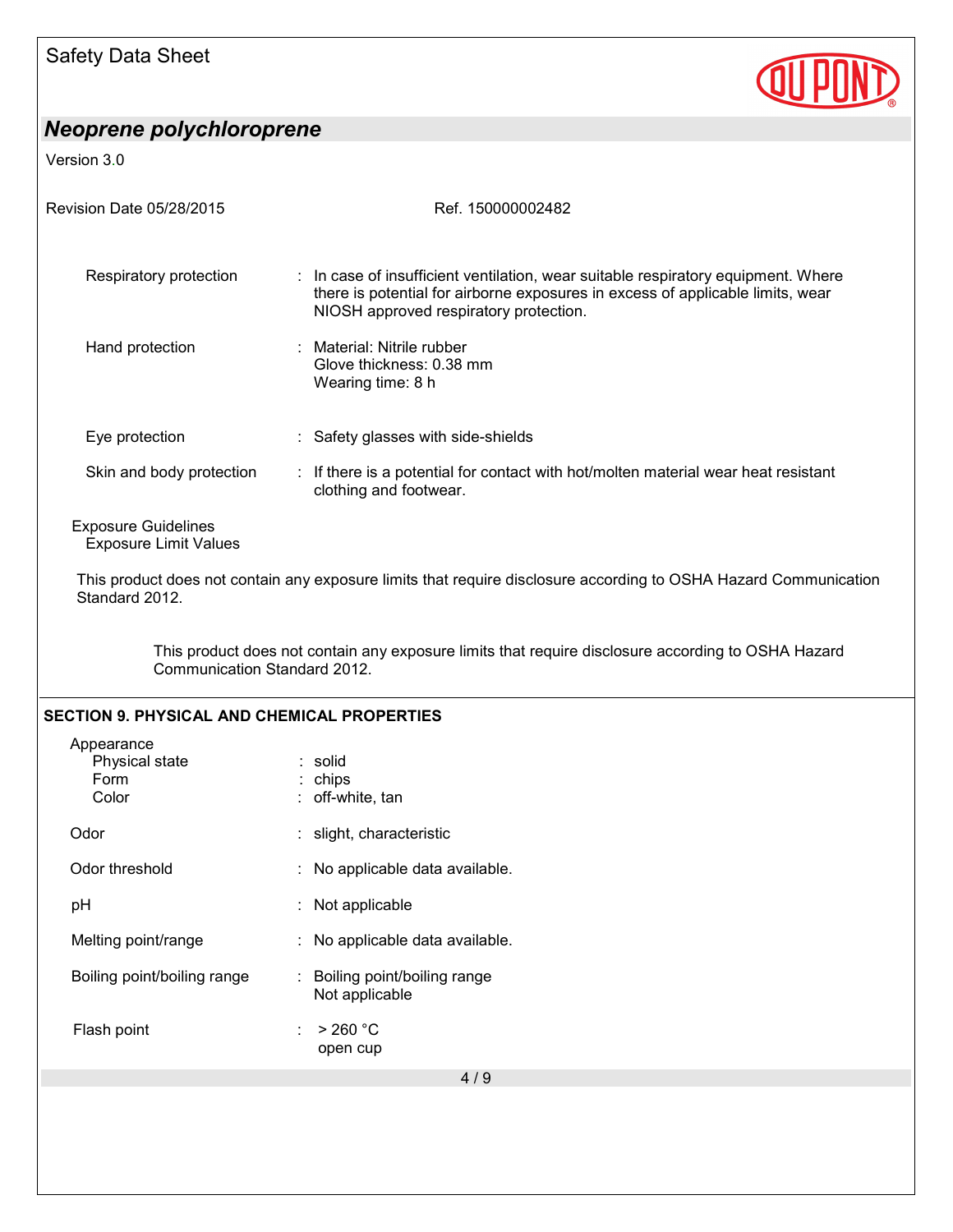

Version 3.0

| Revision Date 05/28/2015                   | Ref. 150000002482                                                                           |
|--------------------------------------------|---------------------------------------------------------------------------------------------|
|                                            |                                                                                             |
| Evaporation rate                           | Not applicable                                                                              |
| Flammability (solid, gas)                  | No applicable data available.                                                               |
| Upper explosion limit                      | Not applicable                                                                              |
| Lower explosion limit                      | Not applicable                                                                              |
| Vapor pressure                             | Not applicable                                                                              |
| Vapor density                              | Not applicable                                                                              |
| Density                                    | 1.23 g/cm3<br>Method: ASTM D 792                                                            |
| Specific gravity (Relative<br>density)     | : No applicable data available.                                                             |
| Water solubility                           | insoluble<br>÷                                                                              |
| Solubility(ies)                            | No applicable data available.                                                               |
| Partition coefficient: n-<br>octanol/water | Not applicable                                                                              |
| Auto-ignition temperature                  | No applicable data available.                                                               |
| Decomposition temperature                  | >200 °C                                                                                     |
|                                            | Thermal decomposition of the resin accelerates above temperature listed.                    |
|                                            | Decomposition can occur below the recommended processing temperature<br>limit.              |
|                                            | Decomposition is a function of both processing temperature and time at that<br>temperature. |
| Viscosity, kinematic                       | Not applicable                                                                              |
| Viscosity, dynamic                         | Not applicable                                                                              |
|                                            |                                                                                             |

## **SECTION 10. STABILITY AND REACTIVITY**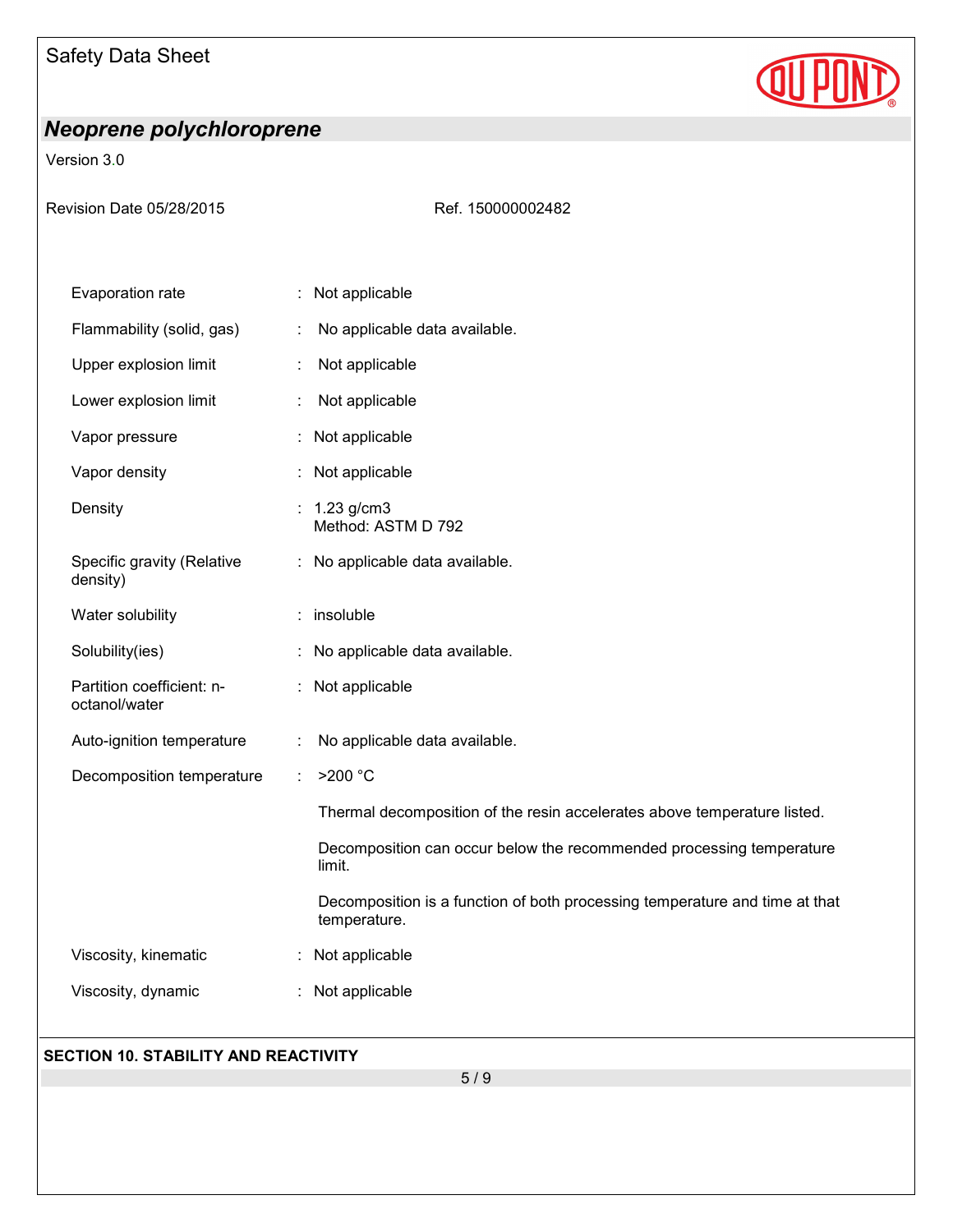Version 3.0

| Revision Date 05/28/2015              | Ref. 150000002482                                                                                                                                                                                                                                                                                                                                                                                                                                                 |  |
|---------------------------------------|-------------------------------------------------------------------------------------------------------------------------------------------------------------------------------------------------------------------------------------------------------------------------------------------------------------------------------------------------------------------------------------------------------------------------------------------------------------------|--|
| Reactivity                            | Stable at normal ambient temperature and pressure.                                                                                                                                                                                                                                                                                                                                                                                                                |  |
| Chemical stability                    | Stable at normal ambient temperature and pressure.                                                                                                                                                                                                                                                                                                                                                                                                                |  |
| Possibility of hazardous<br>reactions | Polymerization will not occur. During drying, cleaning and moulding, small<br>amounts of hazardous gases and/or particulate matter may be released.<br>These may irritate eyes, nose and throat.                                                                                                                                                                                                                                                                  |  |
| Conditions to avoid                   | : Processing temperature $>$ 200 °C ( $>$ 392 °F)<br>Avoid heating for prolonged periods above the recommended upper<br>processing limit.<br>Decomposes on heating. At temperatures above the "conditions to avoid"<br>temperature, thermal decomposition of the resin accelerates. Decomposition<br>can occur below the recommended processing temperature limit.<br>Decomposition is a function of both processing temperature and time at that<br>temperature. |  |
| Incompatible materials                | None reasonably foreseeable.                                                                                                                                                                                                                                                                                                                                                                                                                                      |  |
| Hazardous decomposition<br>products   | Hazardous decomposition products: Hydrogen chloride, Carbon monoxide,<br>Organic acids, Aldehydes, Alcohols                                                                                                                                                                                                                                                                                                                                                       |  |

## **SECTION 11. TOXICOLOGICAL INFORMATION**

| Neoprene polychloroprene<br>Sensitisation | Not a skin sensitizer.                                                                   |
|-------------------------------------------|------------------------------------------------------------------------------------------|
|                                           | Animal test did not cause sensitization by skin contact. (Data on the<br>product itself) |
|                                           | Did not cause sensitisation on laboratory animals.,                                      |
| Carcinogenicity                           |                                                                                          |

The carcinogenicity classifications for this product and/or its ingredients have been determined according to HazCom 2012, Appendix A.6. The classifications may differ from those listed in the National Toxicology Program (NTP) Report on Carcinogens (latest edition) or those found to be a potential carcinogen in the International Agency for Research on Cancer (IARC) Monographs (latest edition).

None of the components present in this material at concentrations equal to or greater than 0.1% are listed by IARC, NTP, or OSHA, as a carcinogen.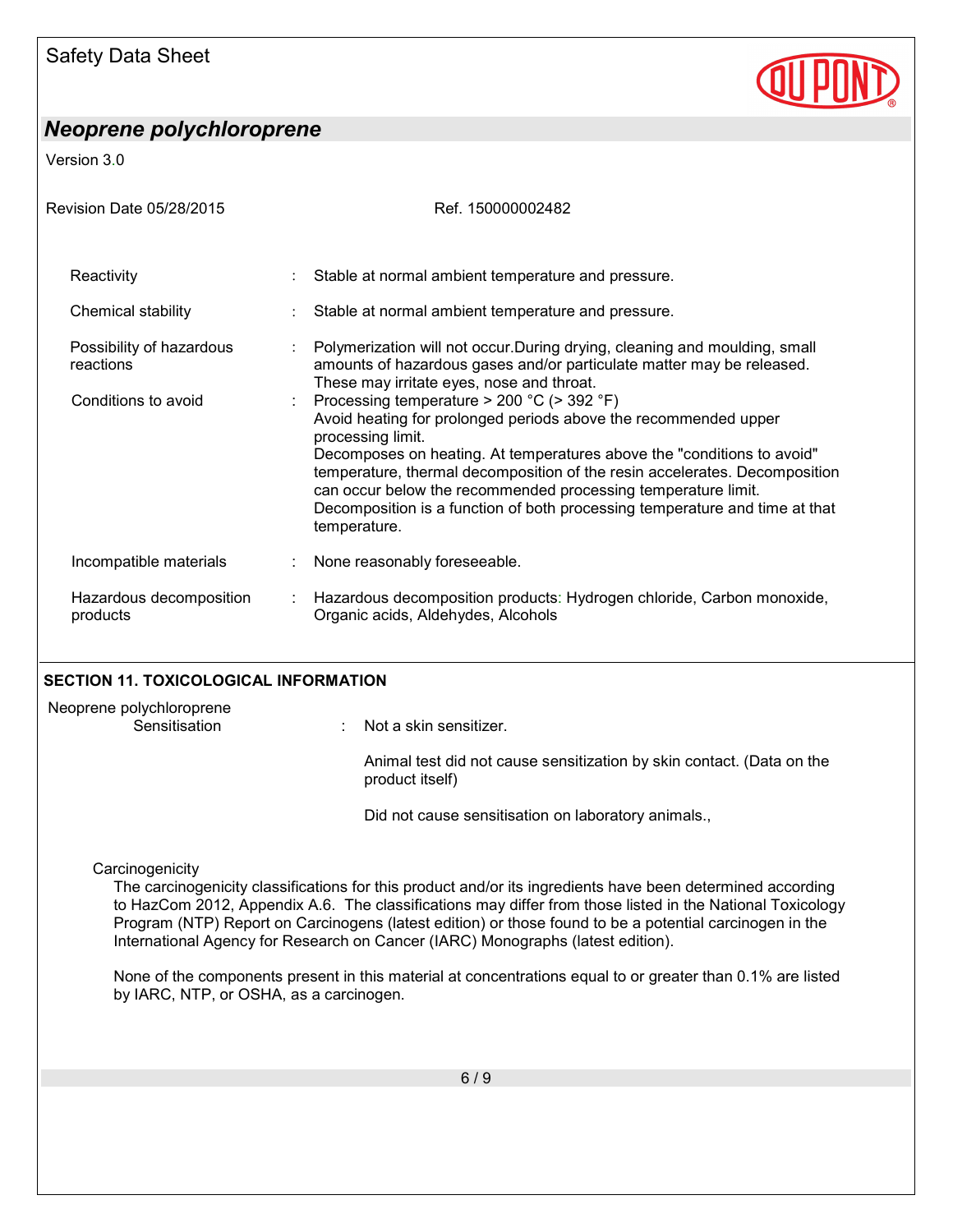| <b>Safety Data Sheet</b>                                                                                                                                                                                                              |                                                                                                                                                                                                                                                                                                                                                                                                                                                                                                                                                                                                                                                                                     |
|---------------------------------------------------------------------------------------------------------------------------------------------------------------------------------------------------------------------------------------|-------------------------------------------------------------------------------------------------------------------------------------------------------------------------------------------------------------------------------------------------------------------------------------------------------------------------------------------------------------------------------------------------------------------------------------------------------------------------------------------------------------------------------------------------------------------------------------------------------------------------------------------------------------------------------------|
| Neoprene polychloroprene                                                                                                                                                                                                              |                                                                                                                                                                                                                                                                                                                                                                                                                                                                                                                                                                                                                                                                                     |
| Version 3.0                                                                                                                                                                                                                           |                                                                                                                                                                                                                                                                                                                                                                                                                                                                                                                                                                                                                                                                                     |
| Revision Date 05/28/2015                                                                                                                                                                                                              | Ref. 150000002482                                                                                                                                                                                                                                                                                                                                                                                                                                                                                                                                                                                                                                                                   |
| <b>SECTION 12. ECOLOGICAL INFORMATION</b>                                                                                                                                                                                             |                                                                                                                                                                                                                                                                                                                                                                                                                                                                                                                                                                                                                                                                                     |
| Additional ecological information                                                                                                                                                                                                     | : No data is available on the product itself.                                                                                                                                                                                                                                                                                                                                                                                                                                                                                                                                                                                                                                       |
| <b>SECTION 13. DISPOSAL CONSIDERATIONS</b>                                                                                                                                                                                            |                                                                                                                                                                                                                                                                                                                                                                                                                                                                                                                                                                                                                                                                                     |
| Waste disposal methods -<br>Product                                                                                                                                                                                                   | : Preferred options for disposal are recycling or incineration with energy<br>recovery. If recycling is not practicable, dispose of in compliance with local<br>regulations. Incinerate only in incinerators capable of scrubbing out acidic<br>combustion products.                                                                                                                                                                                                                                                                                                                                                                                                                |
| Contaminated packaging                                                                                                                                                                                                                | : Offer rinsed packaging material to local recycling facilities.<br>If recycling is not practicable, dispose of in compliance with local regulations.                                                                                                                                                                                                                                                                                                                                                                                                                                                                                                                               |
| <b>SECTION 14. TRANSPORT INFORMATION</b>                                                                                                                                                                                              |                                                                                                                                                                                                                                                                                                                                                                                                                                                                                                                                                                                                                                                                                     |
|                                                                                                                                                                                                                                       | Not classified as dangerous in the meaning of transport regulations.                                                                                                                                                                                                                                                                                                                                                                                                                                                                                                                                                                                                                |
| <b>SECTION 15. REGULATORY INFORMATION</b>                                                                                                                                                                                             |                                                                                                                                                                                                                                                                                                                                                                                                                                                                                                                                                                                                                                                                                     |
| EINECS (EU) Status<br>TSCA (US) Status<br>AICS (AU) Status<br>DSL (CA) Status<br>ENCS (JP) Status<br><b>KECI (KR) Status</b><br>PICCS (PH) Status<br>IECSC (CN) Status<br>ISHL (JP) Status<br><b>NZIOC Status</b><br>TSCA (US) Status | On the inventory, or in compliance with the inventory<br>In compliance with TSCA Inventory requirements for commercial purposes.<br>On the inventory, or in compliance with the inventory<br>On the inventory, or in compliance with the inventory<br>On the inventory, or in compliance with the inventory<br>On the inventory, or in compliance with the inventory<br>On the inventory, or in compliance with the inventory<br>On the inventory, or in compliance with the inventory<br>On the inventory, or in compliance with the inventory<br>On the inventory, or in compliance with the inventory<br>In compliance with TSCA Inventory requirements for commercial purposes. |
|                                                                                                                                                                                                                                       | 7/9                                                                                                                                                                                                                                                                                                                                                                                                                                                                                                                                                                                                                                                                                 |
|                                                                                                                                                                                                                                       |                                                                                                                                                                                                                                                                                                                                                                                                                                                                                                                                                                                                                                                                                     |
|                                                                                                                                                                                                                                       |                                                                                                                                                                                                                                                                                                                                                                                                                                                                                                                                                                                                                                                                                     |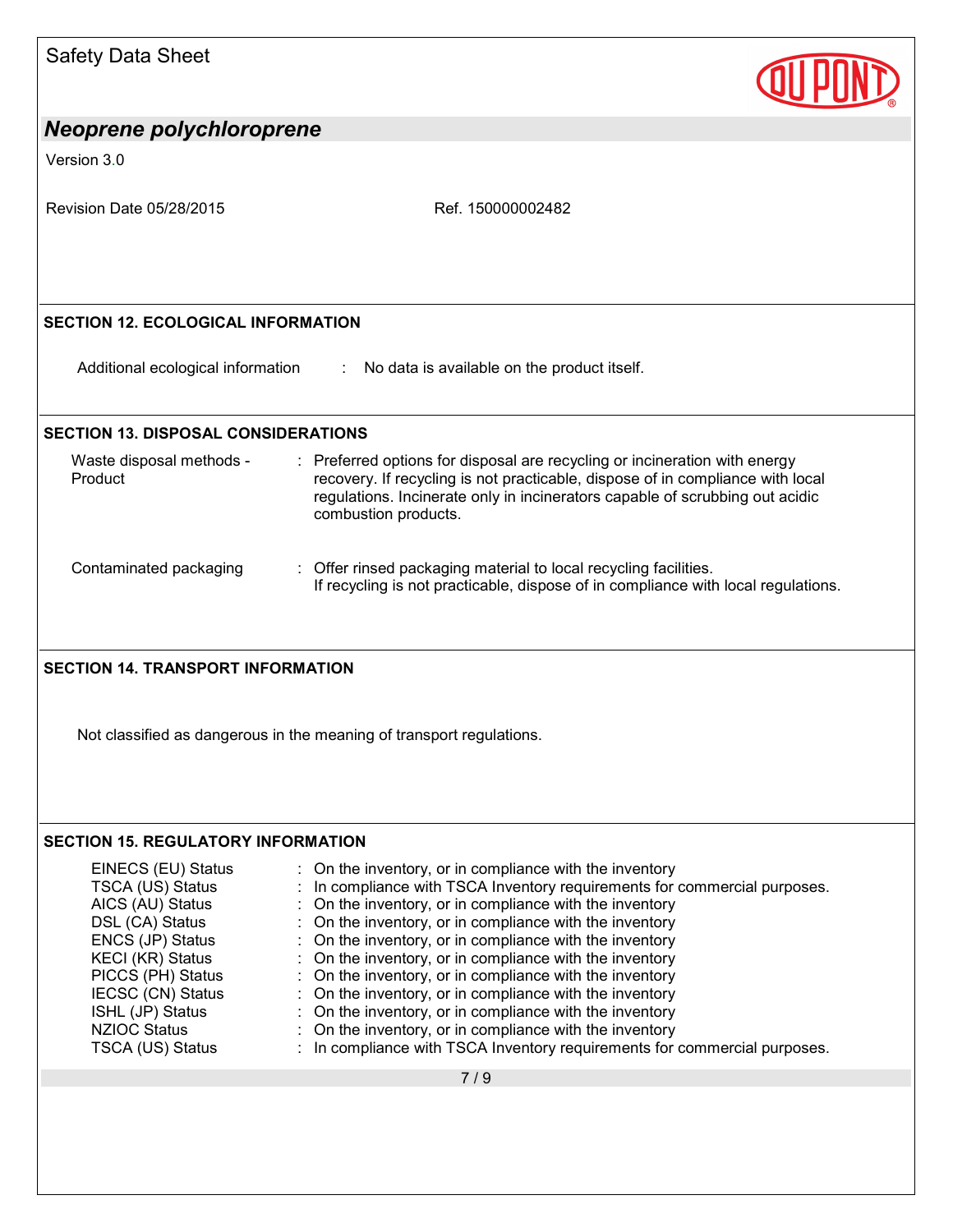Version 3.0

| Ref. 150000002482                                                                                                                                                                                                                                             |
|---------------------------------------------------------------------------------------------------------------------------------------------------------------------------------------------------------------------------------------------------------------|
| : This material does not contain any chemical components with known CAS<br>numbers that exceed the threshold (De Minimis) reporting levels established<br>by SARA Title III, Section 313.                                                                     |
| : Substances on the Pennsylvania Hazardous Substances List present at a<br>concentration of 1% or more (0.01% for Special Hazardous Substances):<br>Rosin                                                                                                     |
| : Substances on the New Jersey Workplace Hazardous Substance List present<br>at a concentration of 1% or more (0.1% for substances identified as<br>carcinogens, mutagens or teratogens): No components present on the NJ state<br>hazardous substance lists. |
| : WARNING! This product contains a chemical or chemicals known to the State<br>of California to cause cancer.<br>WARNING! This product contains a chemical known to the State of California<br>to cause birth defects or other reproductive harm.             |
|                                                                                                                                                                                                                                                               |

#### **SECTION 16. OTHER INFORMATION**

Restrictions for use : Do not use DuPont materials in medical applications involving implantation in the human body or contact with internal body fluids or tissues unless the material has been provided from DuPont under a written contract that is consistent with DuPont policy regarding medical applications and expressly acknowledges the contemplated use. For further information, please contact your DuPont representative. You may also request a copy of the DuPont POLICY Regarding Medical Applications and DuPont CAUTION Regarding Medical Applications.

The DuPont Oval Logo is a registered trademark of E.I. du Pont de Nemours and Company. Before use read DuPont's safety information.

Revision Date : 05/28/2015

The information provided in this Safety Data Sheet is correct to the best of our knowledge, information and belief at the date of its publication. The information given is designed only as a guidance for safe handling, use, processing, storage, transportation, disposal and release and is not to be considered a warranty or quality specification. The information relates only to the specific material designated and may not be valid for such material used in combination with any other materials or in any process, unless specified in the text.

Significant change from previous version is denoted with a double bar.

8 / 9